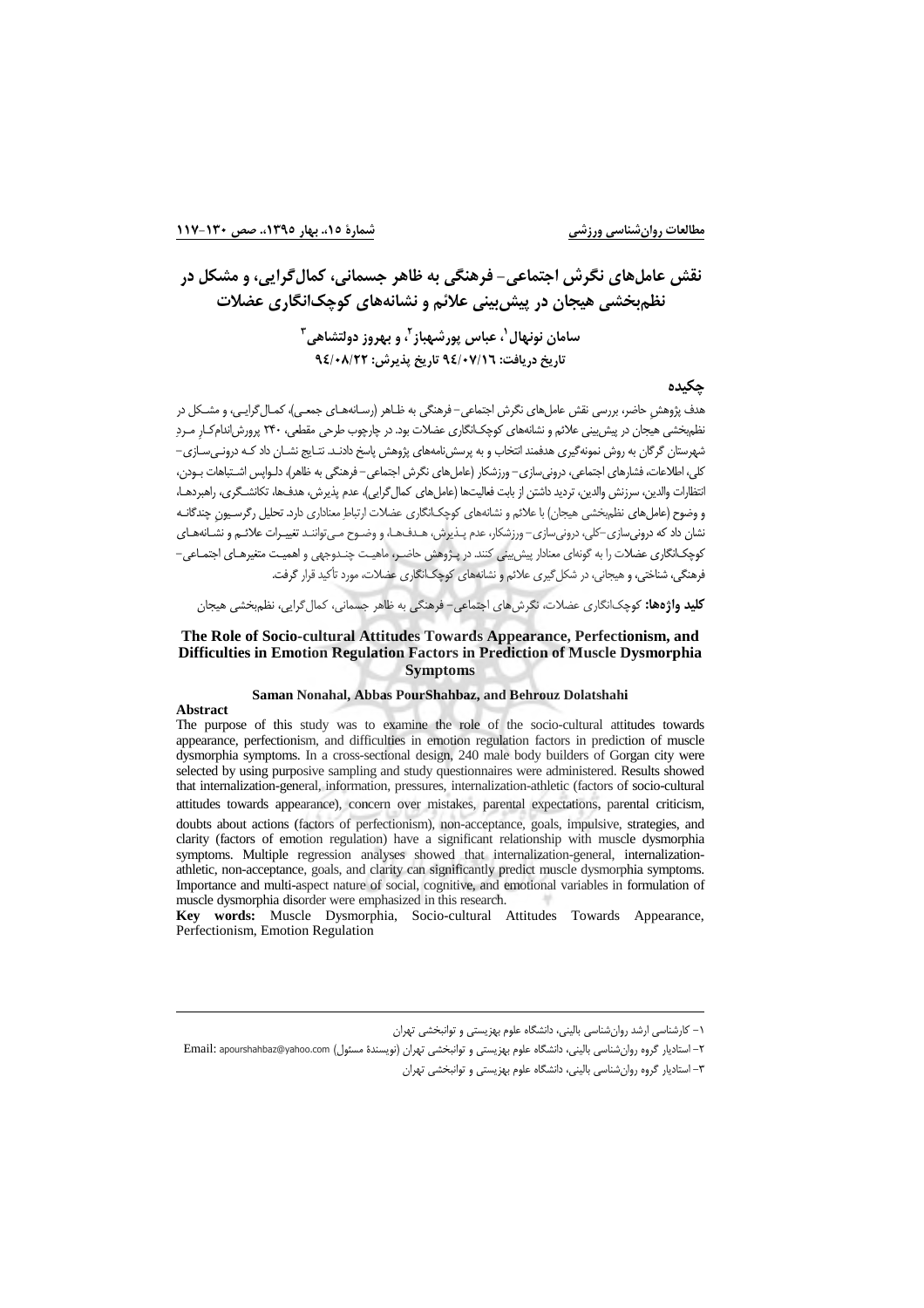جایگزینی بیان نمودند مفهوم کوچکانگاری عضلات

در مقايسه با مفهوم قبلي، هر دو جنس را درب رمـى-

گیرد و دقیقتر است. این پژوهشگران ویژگی اصلی

كوچكانگارى عضلات را اشتغال ذهنى مزمن به اين

فکر ذکر کردند که بدن فرد آنطور کـه بایـد و شـاید

در پنجمین ویراست راهنمـای تشخیصـی و آمـاری

اختلال های روانی^ (دی.اس.ام-۵) طبقهای وجود دارد

دارد به نام وسواس فكرى- عملي و اختلال هاى

وابسته به آن ْ. یکی از اختلال هایی که در این طبقـه

جای دارد، اختلال بدشکلی بدن<sup>۱۰</sup> اسـت. در یکـی از

کوچکانگاری عضلات، یکی از زیرشاخههای اختلال

بدشكلي بدن، تقريباً فقط در مردان بروز پيدا مي كند و

شامل این ملاک است که فرد گمان می کنـد بـدنش

خیلی ریز است و آن طور که باید و شاید، عضلانی

نيست. مبتلايان به آن، در واقع، بدني متناسب و حتى

بسیار عضلانی دارند. آنها ممکن است دربارهٔ نواحی

دیگر بدن خود (از قبیل پوست و مو) نیز اشتغال ذهنی

داشته باشند. اغلب مبتلایان به کوچکانگاری

عضلات، رژیمهای غذایی سفت و سخت میگیرنـد و

در پرداختن به تمرین، با یا بدون وزنه، افراط میکنند.

این رفتارها گاهی اوقات صدمات بدنی را به همراه

دارد. برخی از مبتلایان، برای بزرگتر و عضلانی شدن،

به مصرف استروییدهای آنابولیک و مکملهای غذایی

در تلاش برای تعریف هـر چـه بهتـر مـلاکـهـا و

ویژگیهای این اختلال، مدلهای مختلفی تدوین

شده است. عـدهای بـر ایـن عقیـدهانـد کـه عوامـل

اجتمــاعي- فرهنگــي باعــث مــي شــود اخــتلال

زیربخش های این اختلال آمده است که:

عضلاني نيست.

### مقدمه

تا حدود دو دههٔ پیش، تمرکز پژوهشگرانی که دربـارهٔ تصویر تن` به پژوهش میپرداختند بر چاقی و لاغری بود. نتايج پژوهش *ه*اي آنها \_نشان مــ ٍرداد مــردان در مقایسه با زنان، کمتر از بابت میزان چربی بـدن خـود نگرآنها د، به لاغـر شـدن گـرایش کمتـری دارنـد، و احتمال کمتری دارد کـه بـرای کـاهش وزن، سـبک غذاخوردن خود را تغيير دهنـد. ارائـهٔ چنـين نتـايجي بسیاری از پژوهشگران را بر این گمان وا داشت کـه مردان، با بـدن و تصـویری کـه از آن در ذهـن خـود دارند، مشکلی ندارند (مک $\chi$ یری $'$ ، ۲۰۰۷). این گمـان در دنياي واق*عي* تأييد نشد، چون پژوهش ها نشــان داد ً مردان در خصوص تصویر تن، برعکس زنان هستند. این یافتـه سـبب شـد کـه مفهـومی تحـت عنـوان بى|شتهايى وارونه<sup>"</sup> يا بيگوركسيا<sup>\*</sup> شكل بگيـرد. تولـد این مفهـوم بـه پـژوهش پـوپ، کـتس، و هادسـون ْ (۱۹۹۳) برمی گـردد. برخـی از شـر کت کننـدگان ایـن پژوهش علائمی را گزارش کردند که عکس علائـم بے،اشتھاپی روانی بود. آنھا به جای اینکه نگران چاقی باشند، نگران بودند که مبادا حجم عضلات خـود را از دست دهند. این در حالی بود که بر مبنای معیارهای عيني، قامت بسيار بلند، بدن بسيار عضلاني، وبافت چربی اندکی داشتند. آنها اذعان نمودند ایـن اشتغال ذهنی، بر زندگی اجتماعی شـان تـأثیر منفـی گذاشـته است.

ه مختلف روي ميأورند. مفهوم بی|شتهایی وارونه یا بیگور کسـیا دوام چنـدانی نیاورد، چون پوپ، گروبر، چوی، الیواردیــا، و فیلیــپس (1997) مفهـوم دیگـری را شـامل کوچـکانگــاری عضــلات<sup>٧</sup> جــايگزين آن كردنــد. آنهــا دربــارهٔ ايــن

6. Gruber, Choi, Olivardia, & Phillips

<sup>1.</sup> body image

<sup>2.</sup> McCreary

<sup>8.</sup> The Fifth Edition of Diagnostic and Statistical

Manual of Mental Disorders

<sup>9.</sup> Obsessive-Compulsive and Related Disorders 10. body dysmorphic disorder

<sup>3.</sup> reverse anorexia

<sup>4.</sup> bigorexia

<sup>5.</sup> Pope, Katz, & Hudson

<sup>7.</sup> muscle dysmorphia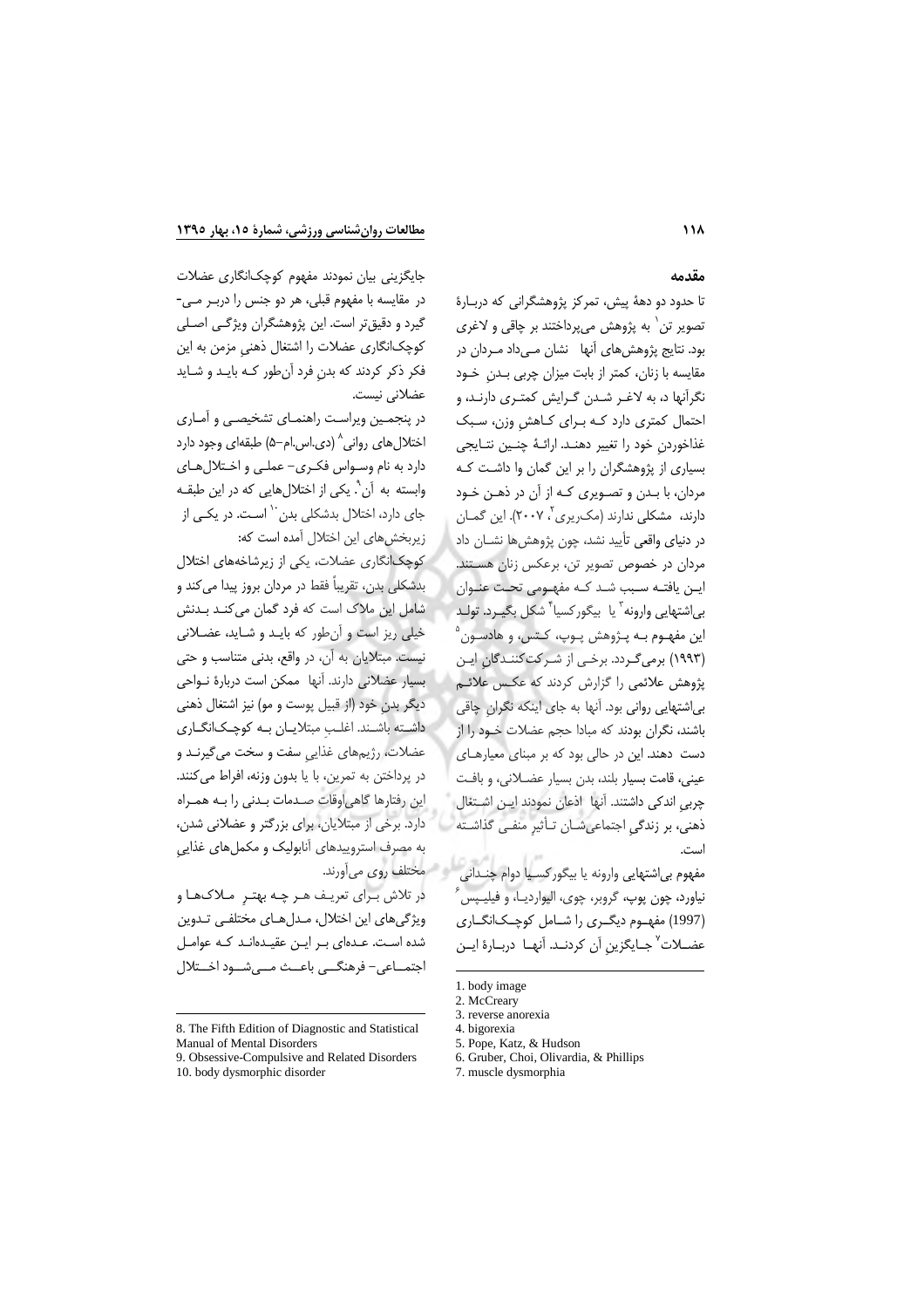کوچکانگـاري عضـلات بـروز پيـدا کنـد (پـوپ و همكــاران، ١٩٩٧). آنهــا معتقدنــد اخــتلال مــذكور هنگامی بروز پیدا میکند کـه مـردان بـا ايـن فشـار اجتماعی مواجه می شوند که باید به شیوهٔ خاصی-يعني، عضلاني پيكر – در اجتماع ظاهر شويد (اليوارديا، ۲۰۰۱). تبیین این دسته از پژوهشگران آن است کـه جایگشت ارزشهـای فرهنگـی از هویـت شـغلی بـه هویت جسمی، بسیاری از مردان را ترغیب نموده است که برای تمیز دادن خود از زنـان، درصـدد برآینـد تـا چربی،های بدن خود را کاهش دهند، بر تودهٔ عضلانی خود بيفزايند، و بدني عضلاني درست كننـد (كلـين`، ۱۹۹۳؛ پیپلز<sup>۲</sup>، ۲۰۰۱؛ پتری<sup>۳</sup> و دیگران، ۱۹۹۶؛ به نقل نقل از باگورست و لیرج، ۲۰۰۹). عـدهای دیگـر ایـن نظریه را مطرح نموده اند که اختلال کوچکانگاری عضلات در نتيجهٔ تعامل بـين عـزت نفـس ٌ پـايين و نارضایتی یا ادراک غلط از بدن، در ادغـام بـا عوامـل زيستي و اجتمـاعي، بـه وجـود مـي]َيـد (لنتـز، ري، و میهیـــو ْ، ۲۰۰۱). گریــــو ۲۰۰۷) بــــرای اخـــتلال کوچکانگاری عضلات، مدلی مفهومی مطـرح کـرده است و بیان مےدارد مهــمتـرین متغیرهـایی کـه در شکل گیـری ایـن اخـتلال نقـش دارد، عبـارتانـد از تحريــف ادراک از بــدن خــويش، نارضــايتى از بــدن خویش، و درونسازی تصویری آرمـانی از بـدن. ایـن سه متغیر در کنــار متغیرهــای کمــال۶گرایــی<sup>۷</sup> عاطفــهٔ منفي^، عزت نفس پايين، و فشار رسـانههـا، بــه نظـر میرسد که باعث مـیشـود اخـتلال کوچـک|نگـاری عضــلات بــروز پيــدا كنــد. مبتنــى بــر مــدل گريــو، يژوهش هاي مختلفي انجام شده است. بـراي مثـال،

- 1. Klein
- 2. Peoples

4. self-esteem

- 7. perfectionism
- 8. negative affect

پژوهش ریدی، واتکینز، و کاردینال ۱٬ (۲۰۱۱) نشان داد داد کــه تأثیرهــای اجتمــاعی- فرهنگــی، علائــم و نشانههای کوچکانگاری عضلات را هم در مـردان و هم در زنان، به طور معناداری پیش بینی می کند. در پژوهشی دیگر نیز نتایج نشـان داد کـه عـزت نفـس پایین، مشکل در نظم بخشی هیجان، و کمال گرایی می توانند به طور معناداری علائم و نشانههای کوچکانگاری عضلات را پیش بینی کنند (مورای، ریگر، کارلف، و تویز ``، ۲۰۱۳).

در پژوهشی که دربـارهٔ نارضـایتی از بـدن در ایـالات متحده انجام شد مشخص گردید کـه بـیش از ۹۰ درصد دانشجویان پسر نواحی شمال مرکـزی، شـمال غربـي، و جنـوب غربـي، از وضـع عضـلاتِ بدنشـان ناراضي هستند (فردريک'' و همکاران، ٢٠٠٧).

نارضايتي از وضع عضلات فقط بـه ايـالات متحـده اختصاص ندارد. نتـايج پژوهشـي بـين فرهنگـي كـه مردان جوان استرالیایی، فرانسوی، و امریکایی را هدف قرار داده بود، نشان داد نارضایتی از بدن در سایر کشورها نیز شیوع بالایی دارد (پوپ و همکاران، ٢٠٠٠). تمايل مفرط به افزودن بر حجم عضلات، بـه عنـوان یکـی از پیامـدهای اخـتلال کوچـک|نگــاری عضـلات، ممكــن اســت افــراد را بــا خطرهــاي روان شناختی، محیطی، و زیستی روبدرو سازد (کفـری<sup>۱۲</sup> و همکــاران، ۲۰۰۵). پــژوهش *ه*ــا نشــان می دهد که بین تمایل به کسب آرمان عضلانی بودن و سكتهٔ قلبي، نارسايي كليه، از دست رفـتن آب بـدن (لنتز و همکاران، ۲۰۰۱)، مصرف داروهای غیر مجـاز (رومن، ۲۰۰۹)، گرفتن رژیم غـذایی سـفت و سـخت (مک ریری و سس ۱۳ ، ۲۰۰۲)، رفتارهـای خودکشـانه

9. Readdy, Watkins, & Cardinal

11. Frederick

12. Cafri

13. Sasse

10. Murray, Rieger, Karlov, & Touyz

<sup>3.</sup> Petrie

<sup>5.</sup> Lantz, Rhea, &Mayhew

<sup>6.</sup> Grieve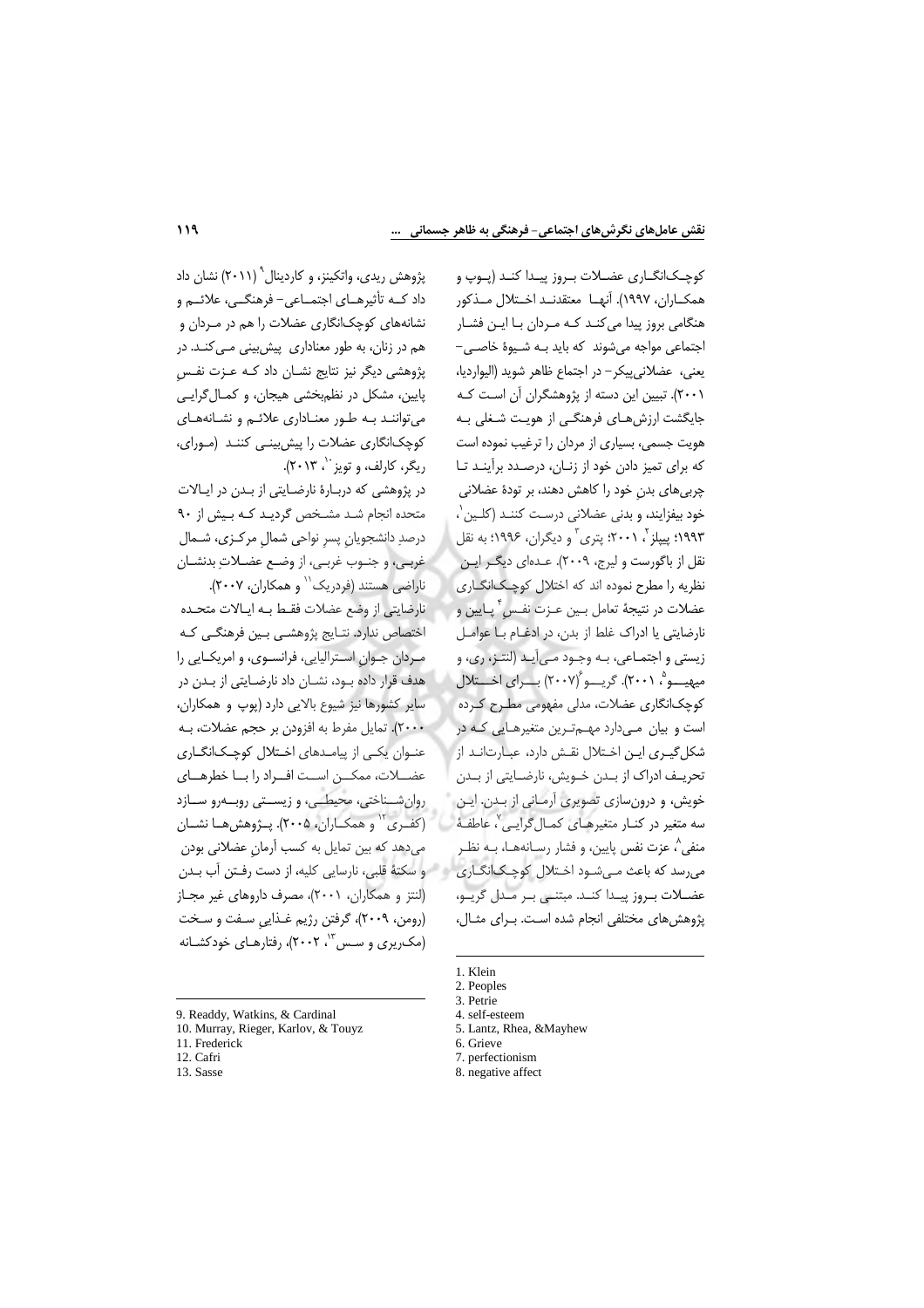(کانایاما`، یوپ، کـوهن، و هادسـون، ۲۰۰۳)، تمـرین مفـرط، و اعتيــاد يــا وابســتگى بــه تمـرين (يــوپ و همكــاران، ٢٠٠٠)، رابطـــهٔ معنـــاداري وجـــود دارد. علاقهمندي به پرورشاندام چون روز به روز در حـال افزایش است، شواهد پژوهشی پیشنهاد می کند شــمار جوانها ی که از ظاهر جسمانی خود ناراضی میشوند نیز در حال افزایش است. نارضایتی آنها از این بابت است که بدنشان آنچنان که بایـد و شـاید عضـلانی نیست (مازلی ، ۲۰۰۹).

با توجه به مطالب ذکـر شـده، بـه دليـل اينکـه بـروز اختلال کوچکانگــاری عضــلات، پیامــدهای منفــی بسیاری به همراه دارد و احتمال می رود در کشورهای مختلف شيوع بالايى داشته باشد، شناسايى همبستهها و متغیرهای پیش بین آن، بـه دستانـدرکاران حـوزهٔ سلامت روان كمك مى كند تا با استفاده از مىداخلات مناسب، در صدد مقابلهٔ مؤثر با آن برآیند.

در نخســـتین پژوهشـــی کـــه در ایــــران دربــــارهٔ كوچکانگاری عضلات انجام شد، نتایج نشان داد که رسانههای جمعی ؓ (نگرشهای اجتماعی– فرهنگی به بـه ظـاهر جسـماني)، كمـال گرايــي، و مشــكل در نظم بخشبي هيجــان ٌ، ٻـه طــور معنــاداري علائــم و نشانههای کوچکانگاری عضلات را پیش بینبی مي كنند (نونهـال، پورشــهباز، دولتشــاهي، و اميـديان، ۲۰۱۴). سؤالی که در اینجا مطرح میشـود آن اسـت که کدام عاملهای نگرشهای اجتمـاعی- فرهنگـی به ظاهر جسماني، كمال گرايمي، و مشكل در نظم بخشی هیجان، علائم و نشانههای کوچکانگاری عضلات را به طور معناداری پیش بینی مـی کننـد؟ در واقـع، هـدف پــژوهش حاضـر ايــن بــود كــه نقــش عامل های نگرش های اجتماعی– فرهنگی بـه ظـاهر

جسمانی، کمال گرایی، و مشکل در نظم بخشی هیجان را در پیش بینی علائم و نشـانههـای کوچـک|نگـاری عضلات، بررسی کند.

# روش پژوهش شركتكنندگان

جامعهٔ ایـن پـژوهش، تمـام ورزشـكاران مـرد رشـتهٔ پرورش اندام در شهرستان گرگان بودند. در چارچوب طرح مقطعی، ۲۴۰ نفـر از ورزشـکاران مـرد رشـتهٔ پرورش اندام، به روش نمونـهگیـری هدفمنـد انتخـاب شدند و به پرسش نامـههـای پـژوهش پاسـخ دادنـد. مبانگین سنی شرکت کنندگان ۲۵/۲۵ و انجراف معبار آن ۶/۳۹ بود. ۸۳/۳ درصد از این ورزشکاران مجرد بودند و ۱۶/۷ متأهل. افزون بر ایـن، ۱۹/۶ درصـد از آنها کمتر از یکسال، ۳۴/۲ درصد بین یک تا دوسال، و ۴۶/۲ درصد بیش از دو سال بود که به ورزش پرورش|ندام میپرداختند.

## ابزار

پرسش نامهٔ اختلال کوچکانگ(ری عضـلات

(ام.دي.دي.اَي) (هيلـــدبرانت، لنگـــدباچر، اشــــلاند ْ، 2004). ۱۳ گــزاره دارد كـــه نشـــانگان اخـــتلال كوچكانگارى عضلات را مىسنجد. پاسخهاى شرکتکنندگان بر اساس مقیاس ۵ درجـهای لیکـرت (۱ «هرگز» تا ۵ «همیشه») نمرهگذاری میشود. م مارای سه خردهمقیاس رانهٔ افزودن بر حجم عضلات ً، عضلات ؒ، تحمل نكردن ظاهر جسمانی ؒ، و لطمه بـه عملکردهـای اجتمـاعی^اسـت. ایـن پرسـشنامـه را مردانی می توانند پر کنند کـه حـداقل شـش مـاه بـه تمرینات با وزنه پرداختهاند. آلفای کرونباخ کلـی ایـن پرسش نامه ۰/۸۱، رانـهٔ افـزودن بـر حجـم عضـلات

<sup>5.</sup> Hildebrandt, Langenbucher, & Schlundt

<sup>6.</sup> drive for size

<sup>7.</sup> functional impairment

<sup>8.</sup> appearance intolerance

<sup>1.</sup> Kanayama

<sup>2.</sup> Mosley

<sup>3.</sup> media

<sup>4.</sup> difficulties in emotion regulation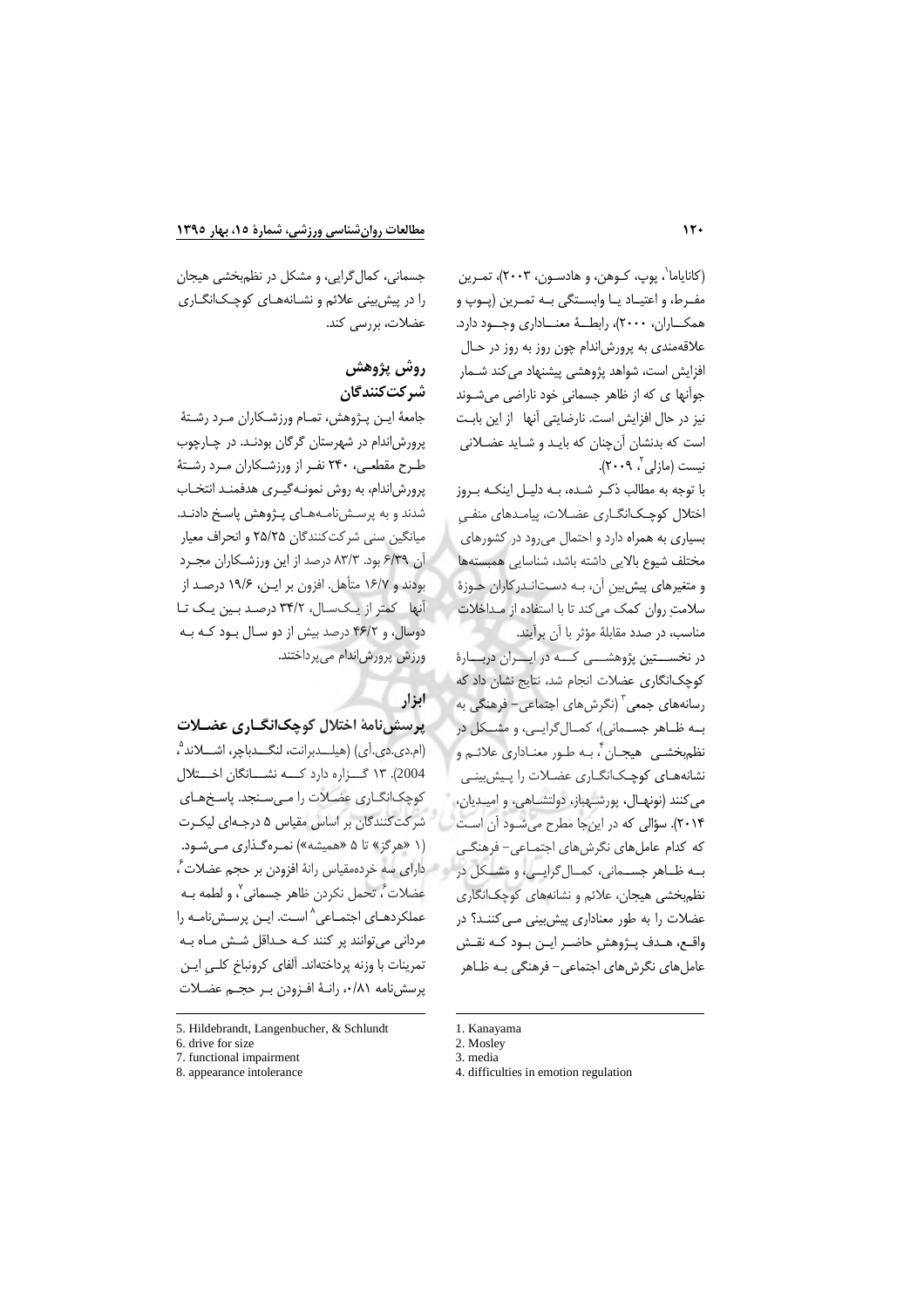٨٥/٠، تحمل نكردن ظاهر حسماني ٠/٧٧، و لطمه به عملکردهای اجتماعی ۰/۸۰ بـه دست آمـده اسـت (جوندا`، ۲۰۰۷). در پژوهش حاضـر نيــز پايــايي ايــن آزمون به روش همسانی درونی محاسبه شد که آلفای کرونباخ به دست آمـده ۷۰/۰ بـود. آلفـای کرونبـاخ خردهمقیاس ها نیز محاسبه شد که به ترتیب عبارت  $\cdot$ بود از ۶۹/۰، ۵۳ $\cdot$ ۵۳/۰، و ۰/۷۱.

مقیاس کمال *گ*رایے چندبعـدی<sup>۲</sup> (ام.پـی.اس) (فراست، مارتین، لاهارت، و روزنبلیـت ؒ، ۱۹۹۰). ایـن پرسش نامه ۳۵ و شش خردهمقیاس دارد که عبارتاند از: ۱) دلـواپس اشــتباهات بــودن ۲ ٬ معیارهــای شخصي ۾ ٣) انتظارات والدين ؒ، ۴) سرزنش والـدين ؒ، والدين ٌ، ۵) ترديد داشـتن از بابـت فعاليـتهـا ُ، و ۶) سازمان دهی ْ. پاسخهای شرکت کننـدگان بـر اسـاس مقیاس ۵ درجهای لیکرت (۱ «کـاملاً مـوافقم» تـا ۵ «کاملاً مخالفم») نمرهگذاری می شود. به علاوه، نمرهٔ کمال گرایی کلی از حاصل جمع نمـرهٔ ۳۵ گـزاره، بـه دست می آیـد. نمـرهٔ بـالا در ایـن مقیـاس حـاکی از کمال گرایی بالای فرد در حیطهٔ مورد نظر است. آلفای كرونباخ كلى مقياس مذكور، ٩٠/٩٠، دلواپس اشتباهات بودن ٠/٨٨، معيارهــاي شخصــي ٠/٨٣، انتظــارات والدين ٨۴/٠، سرزنش والدين ٠/٨۴، ترديد داشتن از بابت فعاليتها ٧٧/٠، و سازماندهي ٩٣/٠ به دست آمده است (فراست و همكـاران، ١٩٩٠). در پـژوهش حاضر نیز پایایی این مقیاس به روش همسانی درونی محاسبه شد که آلفای کرونباخ به دست آمـده ۸۰/۰ بود. آلفای کرونباخ خردهمقیاس ها نیز محاسبه شد که

به ترتيب عبارت بود از ٠/۶٧، ٠/۶٨، ٠/٧۴، ٠/٥٨،  $.4/\lambda$ ,  $.4/\Delta$ 

مقیاس نگرش های اجتماعی- فرهنگـی بـه ظاهر جسمانی-۳<sup>۰٬</sup>۳ (اس ای.تبی.ای.کیو-۳) (تامپسون، وندن بـرگ، روئريـگ، گـاردا، و هينبـرگ، ٢٠٠۴). ٣٠ گزاره دارد كه تأثير عوامل اجتماعي در ظاهر جسمانی را می سنجد. پاسخهای شرکت *ک*نندگان بر اساس مقياس ۵ درجهاى ليكرت (١ «كـاملاً مخالفم» تا ۵ «کاملاً موافقم») نمرهگذاری می شود. ۴ خردهمقیـاس دارد کـه عبـارت|نـد از درونـی سـازی-کلی'`، اطلاعات'`، فشارهای اجتمـاعی'<sup>''</sup>، و درونـی-سازی– ورزشکار ٔ''. آلفای کرونباخ کلی ایـن مقیـاس، ۰/۹۴، درونے سازی- کلبی ۰/۹۲، اطلاعات ۰/۹۴، فشارهای اجتماعی ۹۴/۰۰ و درونی سـازی- ورزشـکار ٨٩/٠ به دست آمـده اسـت (تاميسـون و همكـاران، 2004). در پژوهش حاضر نیز پایایی ایـن آزمـون بـه روش همسانی درونی محاسبه شد که آلفای کرونبـاخ به دست آمده ۰/۹۱ بود. آلفای کرونباخ خردهمقیاس ها نیز محاسبه شد که بـه ترتیب عبـارت بـود از ۰/۸۲  $\cdot$ /YY  $9$   $\cdot$ /۶۹  $\cdot$ /YY

مقساس مشبکل در نظیم بخشیے هیچیان (دی.ای.آر.اس) (گراتیز و رومبر<sup>۱۵</sup>، ۲۰۰۴). ۳۶ گـزاره دارد و داری شش خبرده مقیاس (۱) عبدم پیدیرش یاسخهای هیجانی (عـدم پـذیرش<sup>۶</sup>')، (۲) مشـکل در درگیر شدن در رفتار هدفمند (هدفها<sup>۷۷</sup>)، (۳) مشــکل در کنترل تکانـه (تکانشـگری<sup>۱۸</sup>)، (۴) فقـدان آگـاه*ي* 

15. Gratz & Roemer

- 17. Goals
- 18. Impulsive
- 2. Multidimensional Perfectionism Scale
- 3. Frost, Marten, Lahart, & Rosenblate
- 4. concern over mistakes
- 5. personal standards
- 6. parental expectations
- 7. parental criticism
- 
- 8. doubts about actions
- 9. organization

<sup>10.</sup> The Sociocultural Attitudes Towards

Appearance Scale-3

<sup>11.</sup> Internalization-General

<sup>12.</sup> Information

<sup>13.</sup> Pressures

<sup>14.</sup> Internalization-Athlete

<sup>16.</sup> Nonaccentance

 $1$  Ionda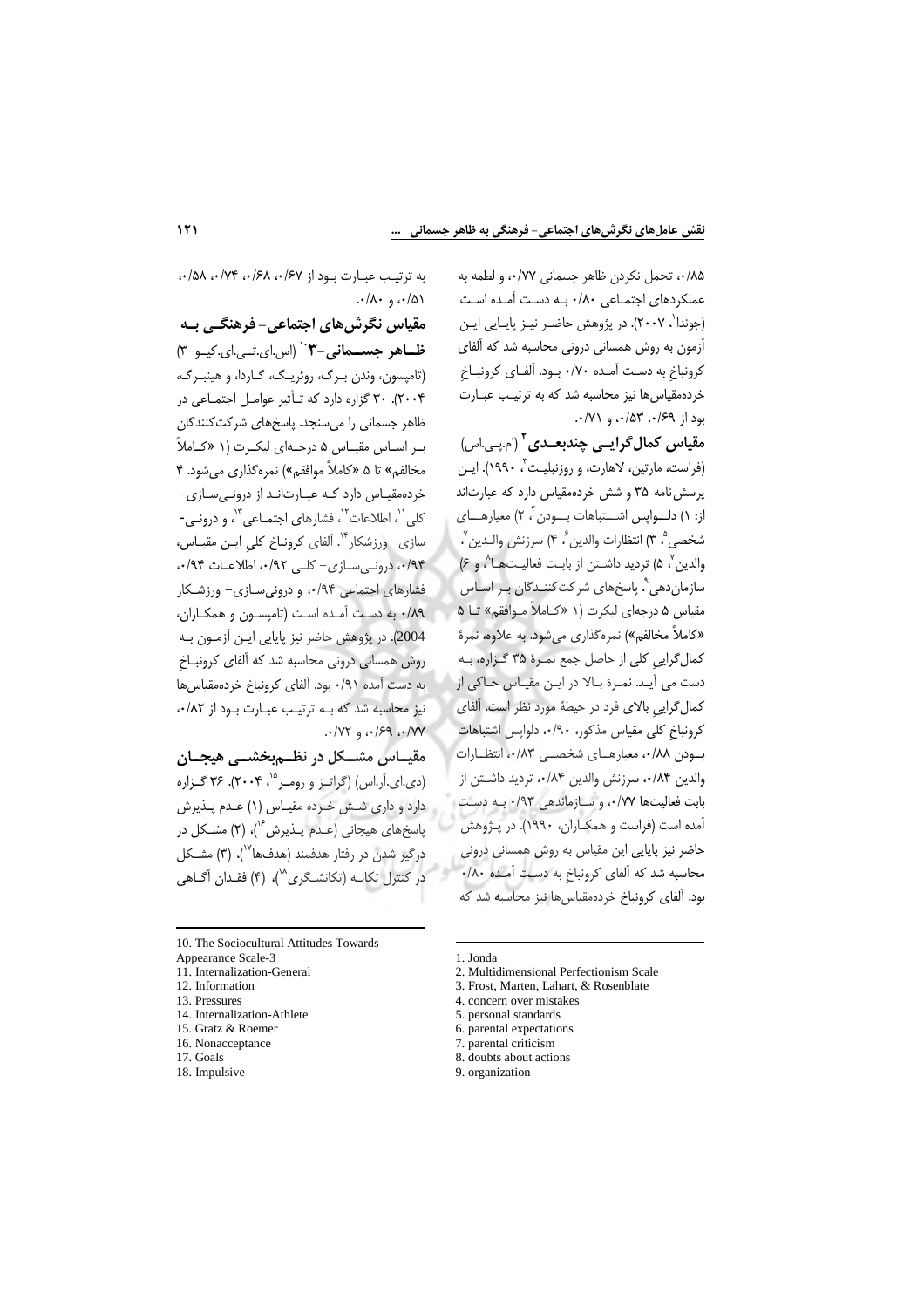هیجانی (آگاهی`)، (۵) دسترسی محدود به راهبردهای راهبردهای نظـم بخشـی هیجـان (راهبردهــا۲)، و (۶) فقدان وضوح هيجاني (وضوح ّ) است. نتايج مربوط به بـه تحليـل عـاملى نشـان داده اسـت كـه شـش خردهمقیاس آن، ۵۵/۶۸ درصد از واریانس متغیر مورد نظر را تبيين مي كننـد.. ألفـاي كرونبـاخ كلـي ايـن پرسشنامه ۰/۹۳، عدم پذیرش ۰/۸۵، هدفها ۰/۸۹، تكانشگرى ٠/٨۶، آگــاهي ٠/٨٠، راهبردهــا ٠/٨٨، و وضوح ٨٤/٠ بـه دست آمـده است (گراتـز و رومـر، ۲۰۰۴). در پژوهش حاضر نیز پایایی ایـن آزمـون بـه روش همسانی درونی محاسبه شد که آلفای کرونبـاخ به دست آمده ۰/۸۸ بود. آلفای کرونباخ خردهمقیاس ها نیز محاسبه شد که به ترتیب عبارت بود از ۰/٧٣،  $.189.911138.7014.284.$ 

## شیوهٔ گردآوری دادهها

برای اجرای این پژوهش در ابتدا لازم بود تمام پرسشنامههای مذکور به فارسی برگردانـده شـود و نسخهٔ فارسی از لحاظ محتـوایی مـورد بررسـی قـرار گیرد. از این رو، پژوهشگرْ آنهـا را، قبـل از اجـرا، بـه فارسـی ترجمـه کـرد و بـرای اینکـه از درسـتی آن اطمينان حاصل كند و نقايص احتمالي را رفع و رجوع نماید، نسخهٔ فارسی را به همراه نسخهٔ انگلیسی به پنج تـن از اسـتادان روانشناسـي و افـراد صـاحب صلاحیت، در این زمینه، سپرد و با توجه به نظر آنها حک و اصلاح کرد. سپس، پرسش نامههـا بـا نظـارت پژوهشگر در پنج باشگاه بدنسازی شهرستان گرگان، بر روی پرورشاندام کارانی که تمایـل بـه شـرکت در پژوهش را داشتند، اجرا و تکمیل شد. یعنی، پژوهشگر توضيح مختصري دربارة پژوهش و هدف آن به افـراد می داد. پس از تمایل اوّلیه، به آنها ، برگـهٔ رضـایتنامهٔ پژوهش داده می شد. سپس، در صورت موافقتِ نهایی،

پرسش نامهها را دریافت و پر می کردند. از سوی دیگر، قبــل از تکميــل پرســشiامــههــا، بــه هــر يــک از شـركت كننـدگان، توضـيح مختصـرى دربـارة نحـوة پاسخدهی داده می شد. پرسشنامهها در خود باشگاهها و بـه صـورت فـردى يـر مـى شـد. يـس از تكميـل پرسشنامهها، هر یک از آنهـا را پژوهشـگر وارسـی می کرد تا هیچ پرسش نامهای بدون پاسخ نمانده باشد. در صورتی که برخی از گزارههای پرسشنامهها، بي ياسخ باقى مے مانـد، بـا دادن توضـيحات لازم، پرسش نامه برگردانده می شد تا به طور کامل تکمیـل شود. در نتیجه، پرسشiامهٔ ناقصی به دست پژوهشگر نرسید. در نهایت، پس از اجرای کامل پرسش نامهها، تعداد ٢۴٠ بسته، مورد تحليل قرار كرفت.

## روش های پردازش داده ها

در این پژوهش، از روش همبستگی پیرسون بـرای تعيين رابطهٔ بين عامـلهـاي متغيرهـاي پـيش بـين (نگرشهای اجتماعی- فرهنگی به ظـاهر جسـمانی، کمال گرایی، و نظمبخشی هیجان) و ملاک (علائـم و نشانههای کوچکانگاری عضلات) استفاده شد. همچنین، از تحلیل رگرسیون چندگانـه بــرای تعیــین رابطه و وزن (سهم) متغیرهـای پـیش بـین بـا متغیـر ملاک استفاده شد.

## بافتهها

میانگین و انحراف معیار متغیرهای پیش بین و مــلاک در جدول ۱ بیـان شـده اسـت. ضـریب همبسـتگی پیرسون نشان داد که بین درونی سازی- کلی (۰/۱۹)، اطلاعـــات (١/٢٠)، فشــــارهاى اجتمـــاعى (١/٢۶)، درونی سازی- ورزشکار (۰/۳۶)، دلواپس اشتباهات بــودن (٢٨/٠)، انتظــارات والــدين (٠/١٢)، ســرزنش والدين (٢٥/٠)، ترديد از بابت فعاليتها (٢٠٩/٠)، عدم پذیرش (۰/۴۴)، هدفها (۰/۳۴)، تکانشگری (۰/۲۶)، راهبردهـا (٠/٣٩)، و وضـوح (٠/٣٠۵) بــا علائــم و نشانههای کوچکانگاری عضلات رابطهٔ معناداری

<sup>1.</sup> Awareness

<sup>2.</sup> Strategies

<sup>3.</sup> Clarity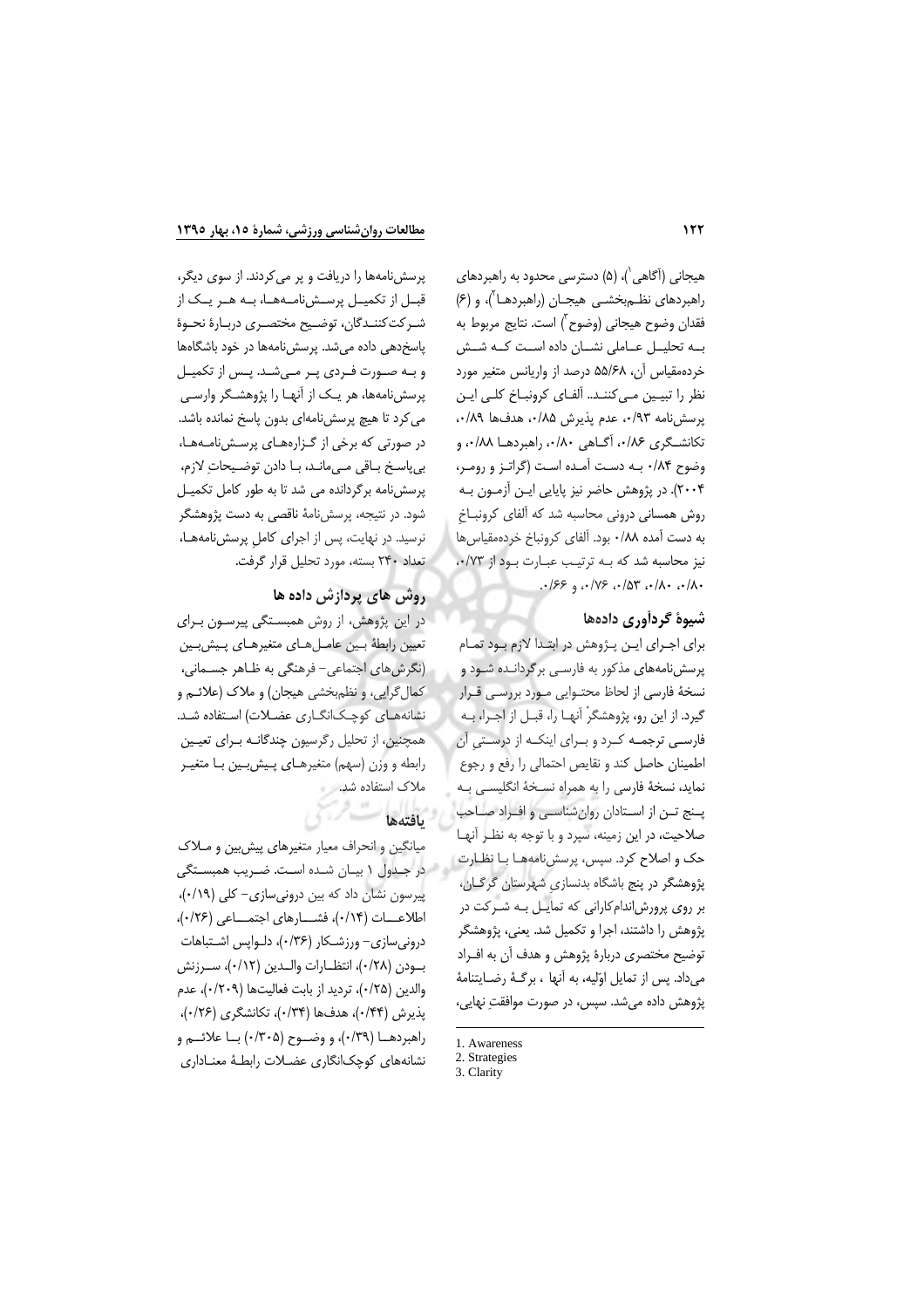وجود دارد (جدول ٢).

جدول ۱. میانگین و انحراف معیار متغیرهای نگرش اجتماعی- فرهنگی به ظاهر جسمانی، کمال**گرایی، و نظم**بخشی **هیجان و علائم و نشانههای کوچکانگاری عضلات** 

| انحراف معيار                      | ميانگين             | متغيرها                      |
|-----------------------------------|---------------------|------------------------------|
| $\Delta/\Delta V$                 | $Y\Delta/Y\Delta$   | درونیسازی- کلی               |
| 5/79                              | $Y\Delta/Y$         | اطلاعات                      |
| 51.5                              | $Y \cdot / YY$      | فشارهای اجتماعی              |
| $\frac{1}{2}$                     | 17/6                | درونیسازی- ورزشکار           |
| 4/29                              | $Y \cdot / \lambda$ | دلواپس اشتباهات بودن         |
| Y/YY                              | $\frac{1}{2}$       | معیارهای شخصی                |
| $\mathbf{r}/\mathbf{q}\mathbf{q}$ | 10/09               | انتظارات والدين              |
| Y/AY                              | 9/25                | سرزنش والدين                 |
| $\frac{1}{2}$                     | 11/59               | تردید داشتن از بابت فعالیتها |
| $\Upsilon/\Lambda\Upsilon$        | $\tau f / \zeta q$  | سازماندهى                    |
| Y/YY                              | 144.7               | عدم پذیرش                    |
| $f/\Delta f$                      | 15/15               | هدفها                        |
| $\Delta/\cdot\cdot\tau$           | 15/۶۴               | تكانشگرى                     |
| $\mathbf{r}/\mathbf{y}$           | 17/TV               | أگاهي                        |
| ۵/٨١                              | 11/1.9              | راهبردها                     |
| $\mathbf{r}/\mathbf{r}$           | 9/15                | وضوح                         |
| $Y/\mathfrak{f}$                  | XY                  | علائم و نشانههای کوچکانگـاری |
|                                   |                     | عضلات                        |

شیر شنگاه علوم انسانی وسطالعات فرجنی<br>شیره بخشنگاه علوم انسانی است فرجنی<br>پرتال جامع علوم انسانی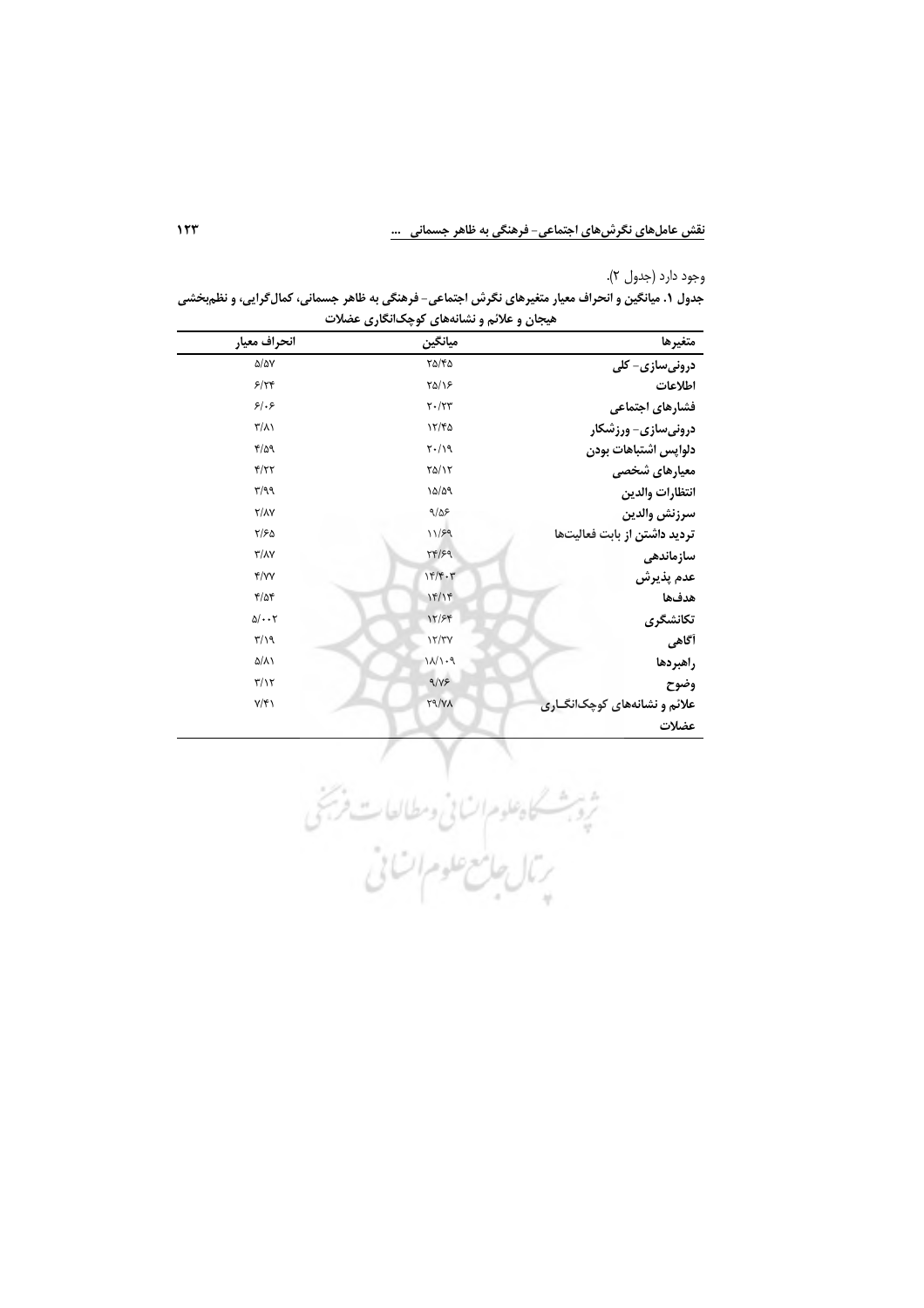| متغيرها                                   |                                                             |                                                                 | ٣                                                               | ٤                        | $\circ$                                                 |                                                  | ۷                                   | ۸                                                                              |                                               | $\mathcal{L}$                                | $\mathcal{L}$                                                              | $\mathcal{N}$                                                                 | $\mathcal{N}$              | ١٤                         | $\lambda$                                   | $\mathcal{L}$                                    | $\gamma$ |
|-------------------------------------------|-------------------------------------------------------------|-----------------------------------------------------------------|-----------------------------------------------------------------|--------------------------|---------------------------------------------------------|--------------------------------------------------|-------------------------------------|--------------------------------------------------------------------------------|-----------------------------------------------|----------------------------------------------|----------------------------------------------------------------------------|-------------------------------------------------------------------------------|----------------------------|----------------------------|---------------------------------------------|--------------------------------------------------|----------|
| درونیسازی- کلی (۱)                        |                                                             |                                                                 |                                                                 |                          |                                                         |                                                  |                                     |                                                                                |                                               |                                              |                                                                            |                                                                               |                            |                            |                                             |                                                  |          |
| اطلاعات (٢)                               | $\cdot/\Delta5^{\circ\circ}$                                |                                                                 |                                                                 |                          |                                                         |                                                  |                                     |                                                                                |                                               |                                              |                                                                            |                                                                               |                            |                            |                                             |                                                  |          |
| فشارهای اجتماعی (۳)                       | $\cdot$ /۶۴*                                                | $\cdot/\Delta5^{\circ\circ}$                                    | $\lambda$                                                       |                          |                                                         |                                                  |                                     |                                                                                |                                               |                                              |                                                                            |                                                                               |                            |                            |                                             |                                                  |          |
| درونیسازی- ورزشکار (٤)                    | $\cdot$ / $\gamma$ $\zeta^{\circ\circ}$                     | $\cdot/\Delta5^{\ast\ast}$                                      | /5.9                                                            |                          |                                                         |                                                  |                                     |                                                                                |                                               |                                              |                                                                            |                                                                               |                            |                            |                                             |                                                  |          |
| دلواپس اشتباهات بودن (٥)                  | $\cdot/\tau\Lambda^{**}$                                    | $\boldsymbol{\cdot} / \boldsymbol{\upgamma}^{\ast \ast}$        | $\cdot/\tau\Delta^{**}$                                         | $.  .$ ۶                 |                                                         |                                                  |                                     |                                                                                |                                               |                                              |                                                                            |                                                                               |                            |                            |                                             |                                                  |          |
| معیارهای شخصی (٦)                         | $\cdot$ /٢۴ <sup><math>\circ</math></sup>                   | $\cdot/\upgamma\uparrow^{\ast\circ}$                            | $\cdot$ /۲۲**                                                   | $\cdot/\mathcal{N}^*$    | $\cdot/\!\!\!\!\gamma\,$                                |                                                  |                                     |                                                                                |                                               |                                              |                                                                            |                                                                               |                            |                            |                                             |                                                  |          |
| انتظارات والدين (٧)                       | $\cdot/\backslash {\mathfrak r}^*$                          | $\cdot/\backslash \Delta^{\ast \ast}$                           | $\cdot/\gamma^{\ast\ast}$                                       | $\cdot/\cdot$ ٩          | $\cdot/\tau$ res                                        | $/\Upsilon \cdot \Upsilon^{\circ \circ}$         |                                     |                                                                                |                                               |                                              |                                                                            |                                                                               |                            |                            |                                             |                                                  |          |
| سرزنش والدين (٨)                          | $\cdot/\cdot \Delta$                                        | $\boldsymbol{\cdot}/\boldsymbol{\cdot}\boldsymbol{\curlywedge}$ | $\boldsymbol{\cdot}/\boldsymbol{\cdot}\boldsymbol{\curlywedge}$ | $-\cdot/\cdot$ ۶         | $\cdot/\mathfrak{f}\cdot\mathfrak{q}^{**}$              | $-115$                                           | $\cdot$ /٣٢ <sup>**</sup>           |                                                                                |                                               |                                              |                                                                            |                                                                               |                            |                            |                                             |                                                  |          |
| تردید داشتن از بابت<br>فعاليتها (٩)       | $\cdot/\mathcal{N}_{\text{ee}}$                             | $\cdot/\!\!\!\!\gamma\,$ $\!\!$                                 | $/\Upsilon\cdot\mathsf{q}^{**}$                                 | $\cdot/\cdot$ ۴          | $\cdot/\mathfrak{f}\, \backslash^{\mathfrak{so}}$       | $\cdot/\Delta^{\circ\circ}$                      | $\cdot/\eta^{**}$                   | .75                                                                            |                                               |                                              |                                                                            |                                                                               |                            |                            |                                             |                                                  |          |
| سازماندهی (۱۰)                            | $-\cdot/\cdot$ ۴                                            | $\cdot/\cdot$ ۴                                                 | .  . .5                                                         | $\cdot/\cdot$ Y          | $-\cdot/\mathcal{N}^*$                                  | $\cdot$ / $\uparrow$ q **                        | $\cdot/\cdot$ ۴                     | $-\cdot/15^*$                                                                  | $\cdot/\cdot7$                                | $\lambda$                                    |                                                                            |                                                                               |                            |                            |                                             |                                                  |          |
| عدم پذیرش (١١)                            | $\cdot/\cdot$ Y                                             | $\cdot/\backslash\Lambda_{\texttt{ee}}$                         | $\cdot/\mathcal{P}^{**}$                                        | $\cdot/\cdot$            | $\cdot/\!\!\!\!\!\wedge\wedge^{\circ\circ}$             | $\frac{1}{2}$                                    | $\cdot/\cdot \wedge$                | $-170^{\circ\circ}$                                                            | $\cdot/\mathcal{N}^*$                         | $-\cdot/\cdot \tau$                          |                                                                            |                                                                               |                            |                            |                                             |                                                  |          |
| هدفها (١٢)                                | $\cdot$ /٢٣ <sup><math>\circ</math><math>\circ</math></sup> | $\cdot/\!\!\!\!\gamma\,$ $\!\!$                                 | $\cdot$ /۲۹ $^{\circ\circ}$                                     | $/ \sqrt{2}$             | $\cdot/\gamma$                                          | $-\cdot/\cdot 7$                                 | $\cdot/\cdot \tau$                  | .15                                                                            | $.15^{00}$                                    | $\cdot/\mathcal{N}^*$                        | $\cdot$ /۴۶**                                                              | $\lambda$                                                                     |                            |                            |                                             |                                                  |          |
| تکانشگری (۱۳)                             | $\cdot/\mathcal{N}^*$                                       | $\cdot/\cdot$ ٩                                                 | $\cdot/\backslash\mathfrak{q}^{**}$                             | $\cdot/\cdot$ ۴          | $\cdot/\mathbf{Y}\cdot\boldsymbol{\Delta}^{\circ\circ}$ | $-\cdot/\cdot$ ۴                                 | $-115$                              | .15                                                                            | $\cdot/\cdot$ ۴                               | $\boldsymbol{\cdot}/\gamma\gamma^{\ast\ast}$ | $\cdot/\mathfrak{r}\wedge^{\ast\ast}$                                      | $/\mathsf{Y}\boldsymbol{\cdot}\mathsf{Y}^{**}$                                | $\lambda$                  |                            |                                             |                                                  |          |
| أگاهی (١٤)                                | $-\cdot/\cdot$ ۶                                            | $-\cdot/\cdot$ ۶                                                | $-\cdot/\cdot \gamma$                                           | $-\cdot/\cdot7$          | $\cdot/\cdot$                                           | $\cdot/\!\!\!\!\gamma\, \backslash^{\circ\circ}$ | $\cdot/\backslash\mathfrak{q}^{**}$ | $-\cdot/\cdot$                                                                 | $-\cdot/\cdot$                                | $\cdot/\mathbf{r}\cdot\mathbf{r}^{\ast\ast}$ | $-\cdot/\cdot$ 9                                                           | $-\cdot/\cdot \Delta$                                                         | $\cdot/\cdot$ ۳            | $\lambda$                  |                                             |                                                  |          |
| راهبردها (١٥)                             | $./\sqrt{5}$                                                | $\cdot/\backslash\mathfrak{q}^{**}$                             | $\cdot$ /۲۶ $^{\circ\circ}$                                     | $\cdot/\cdot \wedge$     | $\cdot/\tau \cdot \rangle$                              | $-1.5$                                           | .115                                |                                                                                | $119^{00}$ . $/19^{00}$                       | $\cdot/\backslash\Delta^{**}$                | $\boldsymbol{\cdot} / \boldsymbol{\Delta} \boldsymbol{\Lambda}^{\ast\ast}$ | $\boldsymbol{\cdot} / \boldsymbol{\Diamond} \boldsymbol{\Lambda}^{\ast \ast}$ | $\cdot/\Delta\Lambda^{**}$ | $-\cdot/\cdot$ ۴           | $\lambda$                                   |                                                  |          |
| وضوح (١٦)                                 | $\cdot/\cdot$ ٩                                             | $\cdot/\mathcal{N}^*$                                           | $\cdot$ /۲۶**                                                   | $\cdot/\cdot \wedge$     | $\cdot/\mathbf{Y}\cdot\mathbf{V}^{\circ\circ}$          | $-\cdot/\cdot7$                                  | $\cdot/\mathcal{N}^*$               | $\cdot$ /٢٣                                                                    | $\cdot/\gamma^{**}$                           | $-\cdot/\lambda\Delta^{**}$                  | $\cdot$ /٢۵**                                                              | $\cdot/\backslash\Lambda^{**}$                                                | $\cdot/\lambda^{**}$       | $\cdot/\tau$ <sup>**</sup> | $\cdot$ / $\mathsf{r}\mathsf{r}^{\ast\ast}$ | $\lambda$                                        |          |
| علائم و نشانههای<br>کوچکانگاری عضلات (۱۷) | $\cdot/\backslash\mathfrak{q}^*$                            | $\cdot/\mathcal{N}^*$                                           | $\cdot$ /۲۶ $^{\circ\circ}$                                     | $\cdot$ /٣۶ <sup>٠</sup> | $\cdot/\mathbf{Y}\Lambda^{\text{ss}}$                   |                                                  |                                     | $\cdot$ / $\Gamma \Delta^{**}$ $\cdot$ / $\Gamma^*$ $\cdot$ / $\cdot$ $\Gamma$ | $\cdot/\mathbf{Y}\cdot\mathbf{q}^{\ast\circ}$ | $-1.4$                                       | $\cdot/\mathfrak{f}\mathfrak{f}^{\ast\ast}$                                | $\cdot$ /٣۴ $\hspace{0.1em}^{\circ\circ}$                                     | $\cdot$ /۲۶**              | $\cdot/\cdot$ $\wedge$     | $\cdot$ /۳۹ $^{\circ\circ}$                 | $/\mathbf{r}\cdot\boldsymbol{\Delta}^{\ast\ast}$ |          |

مطالعات روان شناسی ورزشی، شمارهٔ ۱۵، بهار ۱۳۹۵

 $175$ 

\*P< $\left\{\cdot\right\}$  \*\*P< $\left\{\cdot\right\}$  \*\*P< $\left\{\cdot\right\}$  \.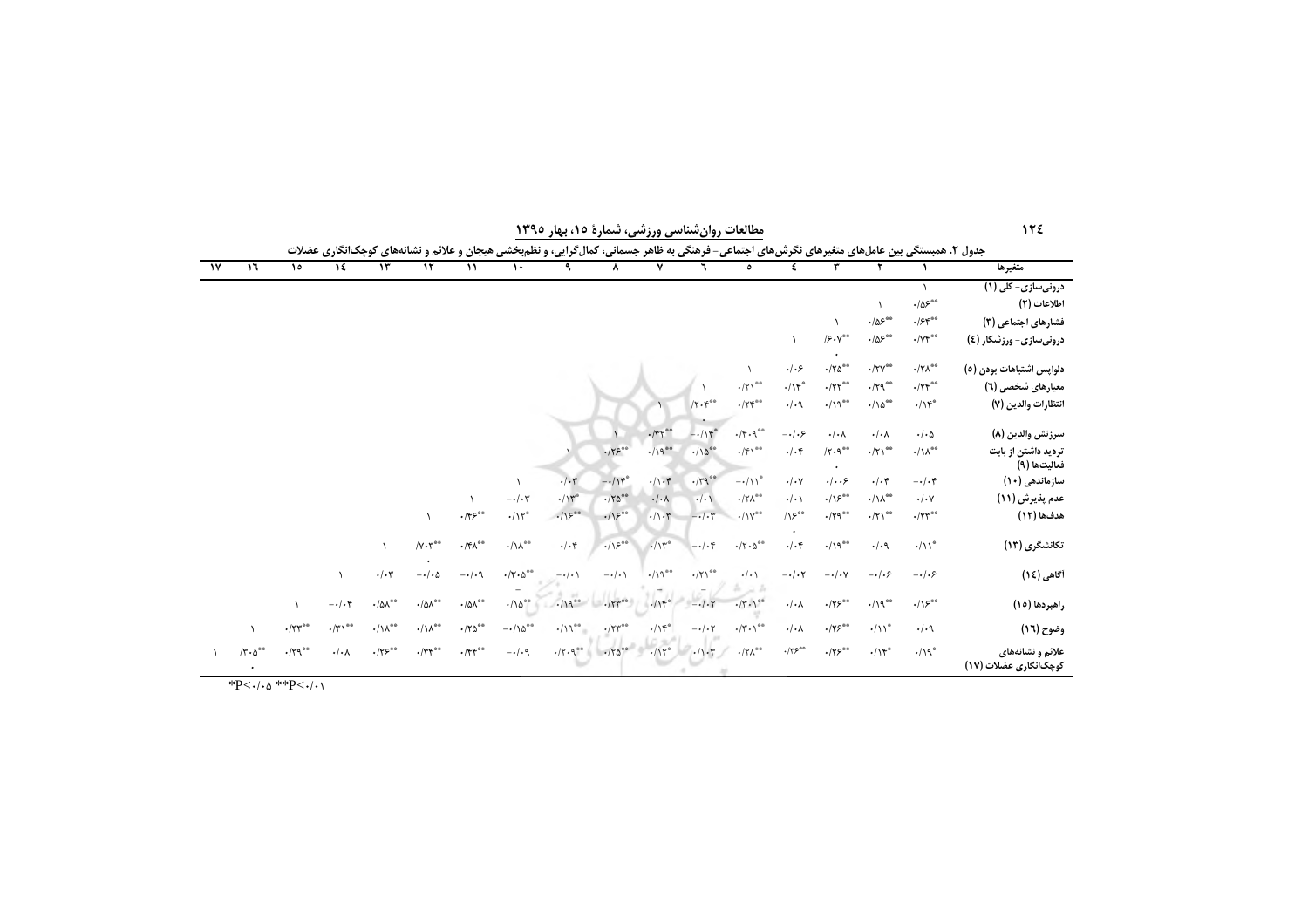مؤلفههای سازماندهی، معیارهای شخصی، و آگاهی، چـون با علائم و نشانههای کوچکانگاری عضـلات همبسـتگی معناداري نداشتند، وارد تحليل ركرسيون نشدند بين متغیرهای درونی سازی-کلی، اطلاعات، فشارهای اجتماعی، دروني سازي-ورزشكار، دلواپس اشتباهات بودن، انتظارات والدين، سرزنش والدين، ترديد داشتن از بابت فعاليتها، عدم پذیرش، هدفها، تکانشگری، راهبردها، و وضوح با علائم و نشانههاى كوچكانگارى عضلات رابطـهٔ معنـادارى وجـود داشت، و در مجموع ٣۶/١ درصد از علائم و نشانههای کوچکانگاری عضلات را تبیین کردند. در صـورت تعمـیم نتايج نمونهٔ پژوهش به جامعهٔ اصلي، اين متغيرها قادر بودنـد ٣٢/٣ درصد از واریانس علائم و نشانههای کوچکانگاری عضلات را تبيين كنند (جدول ٣).

بر اساس جدول ۴، عدم پذیرش با وزن (سهم) ٠/٣٧١، هـدفها با وزن ٠/٢٨۴، وضـوح با وزن

۰/۳۹۶ درونهی سازی- کلبی با وزن ۰/۱۹۷-، و درونی سازی- ورزشکار با وزن ۰/٧٧٢ نشان داد که این متغیرها به طور معناداری می توانند تغییرات مربوط به علائم و نشانههای کوچکانگاری عضلات را پیش بینی کنند. در صورت تعمیم این نتایج به جامعـهٔ پـژوهش، وزن ايـن متغيرهـا بـه ترتيـب بـراي عـدم پذيرش، هـدفهـا، وضـوح، درونـىسـازى- كلـى، و درونے سازی- ورزشکار براب ریا ۰/۱۷۴،۰/۲۳۹. ۰/۱۶۶ ۰/۲۰۱ و ۰/۳۹۷ خواهد بود. به این ترتیب، هر قدر دروني سـازي- كلـيْ كمتـر و عـدم پـذيرش، هدفها، وضوح، و درونیسازی– ورزشکار بیشتر باشد، احتمال بروز علائم ونشانههای کوچکانگاری عضلات افزايش خواهد يافت.

| جدول ۳. تحلیل واریانس و خلاصهٔ مدل پیش بینی علائم و نشانههای کوچک نگاری عضلات |       |                    |       |                   |               |                                                  |             |
|-------------------------------------------------------------------------------|-------|--------------------|-------|-------------------|---------------|--------------------------------------------------|-------------|
| ار دو                                                                         |       | سطح<br>معناداری    | اف    | ميانگين<br>مربعات | درجة<br>أزادي | مجذور<br>مريعات                                  | مدل رگرسیون |
| .7751                                                                         | .75.1 | $\cdot/\cdot\cdot$ | 9/577 | $\frac{1}{2}$     | ۱۳            | 4081/419                                         | رگرسیون     |
|                                                                               |       |                    |       | TY/TAA            |               | $\lambda \cdot \lambda \Delta / \cdot \lambda$ ۶ | ىاقىماندە   |
|                                                                               |       |                    |       |                   |               | 15805/080                                        | کل          |

| سطح معناداري         | تى                     | بتا                      | بى                      | مدل رگرسیون          |
|----------------------|------------------------|--------------------------|-------------------------|----------------------|
| .1.9                 | Y/579                  |                          | V/97V                   | عدد ثابت             |
| $\cdot/\cdot\cdot$   | $\tau/\tau\tau\gamma$  | $-1549$                  | $\cdot$ /٣٧             | عدم پذيرش            |
| $. -$                | $Y/\cdot 50$           | $\cdot$ / $\vee$ ۴       | $\cdot$ /٢ $\Lambda$ ۴  | هدفها                |
| $-77AT$              | $-\frac{1}{4}$         | $-1.9.$                  | $-\cdot/\gamma\tau\tau$ | تکانشگری             |
| $\cdot$ /۴۸۵         | $\cdot/\gamma \cdot$   | $-1.09$                  | .1.4                    | راهبردها             |
| $\cdot/\cdot\cdot$ Y | Y/Y                    | .199                     | $-1495$                 | وضوح                 |
| . / .7 <sub>A</sub>  | $-\tau/\tau$           | $-\cdot/\tau \cdot \chi$ | $-\cdot/190$            | درونیسازی– کلی       |
| $\cdot/\cdot\cdot$   | ۴/۵۳۱                  | $\cdot$ /۳۹ $\gamma$     | $\cdot$ /YYT            | درونی سازی– ورزشکار  |
| .18.                 | $\cdot$ / $\vee$ YY    | . / .                    | $\cdot/\cdot \vee$      | فشارهاي اجتماعي      |
| $\cdot$ / $\sqrt{2}$ | $ \cdot$ /۲۷۲          | $-\cdot/\cdot7$ .        | $-\cdot/\cdot \tau$ ۳   | اطلاعات              |
| $.$ /۴۹۹             | .15YY                  | $./-$ ۴۷                 | $\cdot/\cdot\vee\Delta$ | دلواپس اشتباهات بودن |
| $-107A$              | .754                   | $./-$ ۳۸                 | $\cdot/\cdot$ Y $\cdot$ | انتظارات والدين      |
| $\cdot/\tau$         | $\cdot/\lambda\lambda$ | $\cdot/\cdot\Delta V$    | .1                      | سرزنش والدين         |
| $\cdot$ /YQ)         | $\cdot$ /۳۱۸           | $\cdot/\cdot7$ .         | $\cdot/\cdot$ 55        | تردید داشتن از بابت  |
|                      |                        |                          |                         | فعالىتھا             |

جدول ٤. ضرایب علائم و نشانههای کوچکانگاری عضلات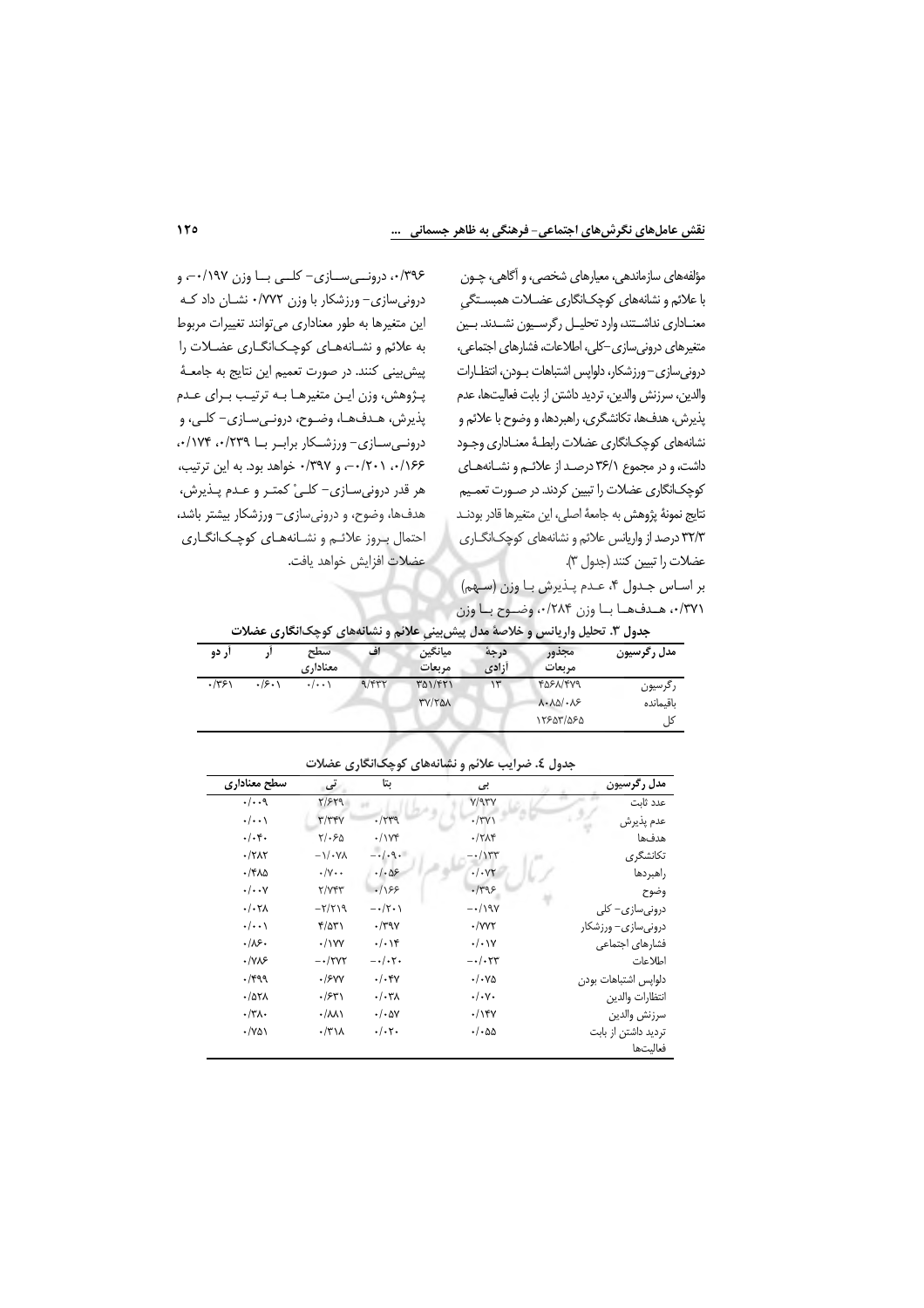علائــم و نشــانههــاي كوچــك|نگــاري عضــلات، و

### بحث و نتیجهگیری

هدف از پژوهش حاضر، بررسی نقش عاملهای نگ رش اجتمــاعي- فرهنگــي بــه ظــاهر جســماني (رسـانههـاي جمعـي)، كمـال۶كرايـي، و مشـكل در نظم بخشی هیجان در پیش بینی علائم و نشانههای کوچکانگاری عضلات بود. پژوهش های مختلف ب تأثیر رسانههای جمعی در بروز علائــم و نشــانههــای كوچكانگارى عضلات مهر تأييد زدهانـد؛ امـا سـؤال اصلی این است که رسانههای جمعی چگونـه اعمـال اثر می کنند. یکی از متغیرهایی که در پژوهش ها نشان داده شده در اثرگذاری رسانههای جمعی نقش دارد، درونمی سازی است. درونمی سازی، در این بافتار، فرایندی است که طی آن فرد تصـویر تنـی را کـه از لحاظ اجتماعي آرماني تلقى مى شود، به عنوان هدف و معيار شخصي برمي گزيند (كارلسـون جـونز`، ۲۰۰۴). همسو با نتايج پژوهش حاضـر، تامپسـون و اسـتيس ً (۲۰۰۱) در پژوهش خود دریافتند درونیسازی یکی از عوامل خطرساز در ابتلای افراد به اختلال های مرتبط با تصویر تن است. با این حال، در پژوهشی دیگر ک نمونهٔ آن را پسـران و دختـران تشـکیل دادنـد نتـایج نشان داد درونی سازی از طریـق رسـانههـای جمعـی (مجلات) فقط با نارضایتی از تصویر تـن در دختـران رابطه دارد (جونز، ویگفسـدتیر و لـی ّ، ۲۰۰۴). یعنـی، نتایج پژوهش حاضر همسو با نتیجهای نیست کـه در پژوهش اخير به دست آمـده اسـت. نتـايج پـژوهش حاضر با نتايج پـژوهش جونـدا (٢٠٠٧)، كارسـيا و کرودر ۲۰۰۹)، و گراماس و شوارتز ۲۰۰۹) همســو است. نتـايج پـژوهشهـاي مـذكور نشـان داد كـه درونی سازی پیامهای صادره از رسانههای جمعی، بروز

نارضایتی از تصور تن را-به عنوان محور این اختلال- به گونهای معنادار پیش بینی می کند. با توجه به مطالب گفته شده می توان چنین گفت که پیامهای صادره از رسانههای جمعی، بـا درونـی سـازی معیـار جذابيتِ فرهنگي- اجتماعي، تصوير تن افراد را آمـاج قرار میدهند. این امر سبب میشود که افرادِ مستعد، به اختلال تصوير تن مبتلا شوند. اما يک سؤال، چـرا درونی سازی- کلیْ علائم و نشانههای کوچکانگاری عضــلات را بــه طــور منفــی پــیش،پینــی مــی کنــد و دروني سازي- عضلاني به طور مثبت؟ جـواب ايـن سؤال راجت است؛ چـون پيـامهـايي كـه بـدنهـاي عضلانی را بدن آرمانی معرفی می کند، فرد را نسبت به عضلاتِ خود و حجم آنها حسـاس مـى كنـد و بـه تدریج بر این گمان میکند که بدنش خیلی ریز است و أن چنان كه بايد و شايد عضلاني نيست (انجمـن روان پزشکی امریکا، ۲۰۱۳).

نتایج پژوهش حاضر همچنین نشان داد که برخی از عاملهای مشکل در نظم بخشبی هیجان (عدم پذیرش، هدفها، و وضوح) میتوانند به طور معناداری بروز علائم و نشانههای کوچکانگاری عضلات را پیش بینی کنند. در سال های اخیر، برای تبیین مسائل و اختلال های روانی، رویک رد فراتشخیصی شکل گرفتـه اسـت. از نظرگـاه ايـن رويكـرد، مشـكل در نظم بخشی هیجان، نقشی اساسی در شکل گیری و تداوم اختلال رواني ايفا ميكند. يكي از مفاهيم مهـم در رویکرد فراتشخیصی، اجتنـاب تجربـهای ٔ اسـت. اجتناب تجربهای به رفتاری اشاره دارد که برای گرین يا اجتنـاب از تجـارب روانشـناختى (از قبيـل افكـار، هيجان هـا، و حـس هـاي بـدني ناخوشـايند) صـورت مي گيرد. رفتار مذكور سعي مي كنـد شـكل، فراوانـي، شدت، یا حساسیت موقعیتی تجـارب روانشـناختی را

<sup>1.</sup> Jones 2. Stice

<sup>3.</sup> Jones. Vigfusdottir, & Lee

<sup>4.</sup> Karazsia & Crowther

<sup>5.</sup> Grammas & Schwartz

<sup>6.</sup> experiential avoidance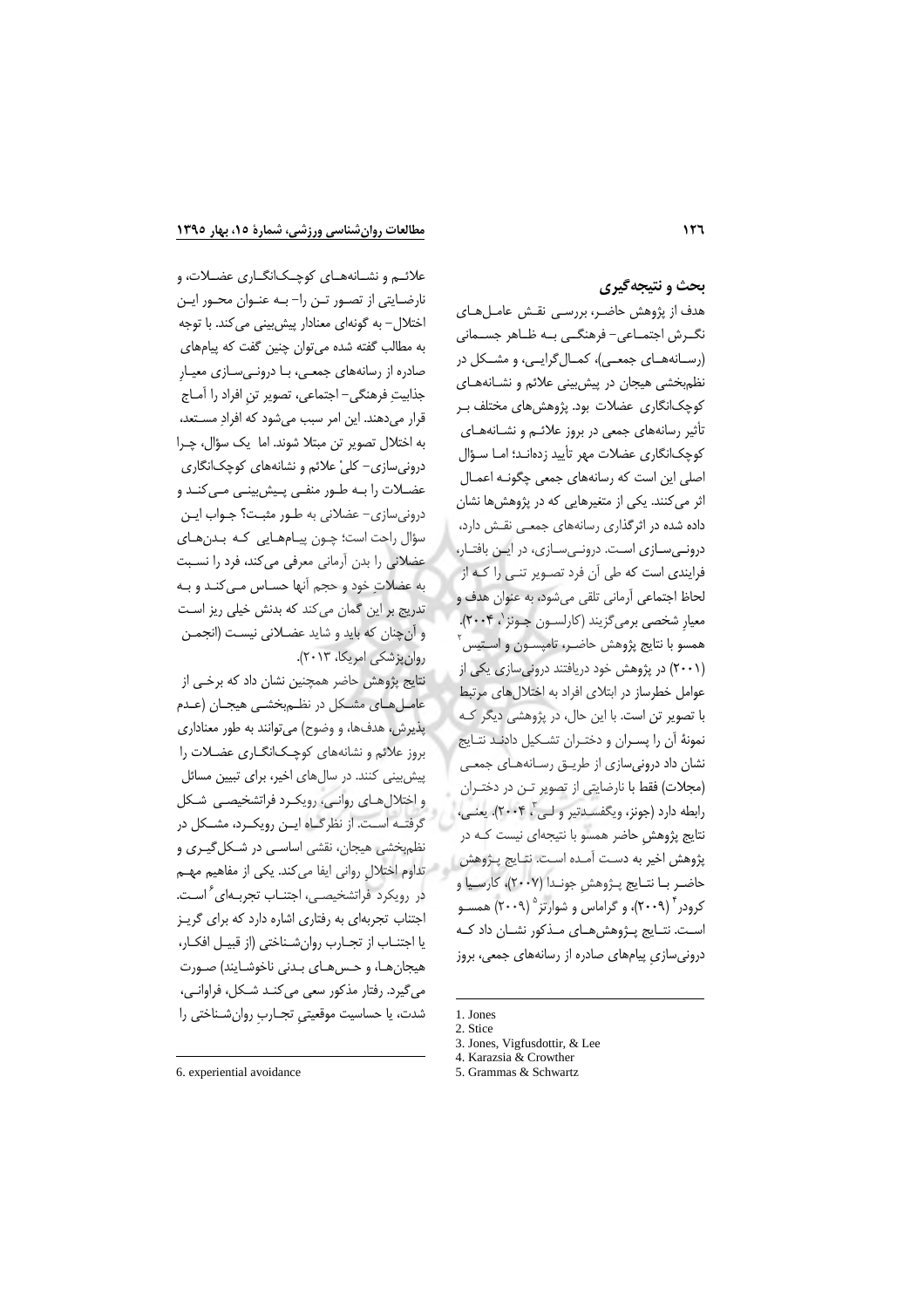در پـژوهش حاضـر، ماهيـت چنـدوجهي و اهميـت متغيرهـــاي اجتمـــاعي، شـــناختي، و هيجـــاني، در شکل گیری علائم و نشانههای کوچکانگاری عضلات، مورد تأكيد قرار گرفت. همچنين، معلوم شد که علاوه بر عوامل مهمی چون رسـانههـای جمعـی، نارضایتی از بدن، عزت نفس پایین، و ... مشکل در نظم بخشی هیجانهای منفی و در واقع، استفاده از راهبردهای نامناسب برای نظمبخشی به آنها، از جمله عوامل اصلی در بروز علائم و نشانههای این اختلال است.

منابع

- 1. Association, A. P. (2013). Diagnostic and Statistical Manual of Mental  $(DSM-5@):$ American **Disorders** Psychiatric Pub.
- 2. Baghurst, T., & Lirgg, C. (2009). Characteristics of muscle dysmorphia in male football, weight training, and competitive natural and non-natural bodybuilding samples. Body Image,  $6(3)$ , 221-227.
- 3. Boulanger, J. L., Hayes, S. C., & Pistorello, J. (2010). Experiential avoidance as a functional contextual concept. Emotion regulation and psychopathology: A transdiagnostic approach to etiology and treatment, 107-136.
- 4. Cafri, G., Thompson, J. K., Ricciardelli, L., McCabe, M., Smolak, L., & Yesalis, C. (2005). Pursuit of the muscular ideal: Physical and psychological consequences and putative risk factors. Clinical psychology review, 25(2), 215-239.
- 5. Carlson Jones, D. (2004). Body image among adolescent girls and boys: a longitudinal study. Developmental  $p$ sychology, 40(5), 823.

تغییر دهد؛ حتی زمانی که چنین کاری بیهوده است یا در مسیر عمل ارزشمند سنگانـدازی مـی کنـد (هیـز، ويلسـون، گيفـورد، فـولتي، و استروسـال '، ١٩٩۶). اجتناب تجربهاى اغلب در كوتاهمدت مؤثر واقع مے شود و تاحدودی از شدت پریشانی می کاهد؛ با این حال، زمانی که به کرات و نامنعطف مورد استفاده قرار می گیرد ممکن است آثار منفی درازمدتی را به همـراه داشته باشد. اجتنــاب تجربــهای- بــه عنــوان یکــی از راهبردهاى نظمبخشى هيجان– نقطهٔ مقابل پـذيرش است (بولانگر ، هیز، و پیستورلو ، ۲۰۱۰). با توجه بـه نتايج پژوهش حاضر مي توان چنين نتيجه گرفت كـه عبدم پیڈیرش هیجیانها در افیرادی کیه علائیم و نشانههای کوچکانگاری عضلات را تجربه می کننـد، به این دلیل است کـه از راهبـرد اجتنـاب تجربـهای استفاده می نمایند. در واقع، آنها با اجـرای رفتارهــایی مانند تمرین مفرط (اجتناب تجربهای) سعی می کنند از شدت و طول مدت هیجانهای منفی خـود بکاهنـد (گریو، ۲۰۰۷؛ مورای و همکاران، ۲۰۱۳). به کارگیری فزایندهٔ این راهبرد، در کنار مشغولیت ذهنی فراوان با بدن، سبب می شود فرد نتواند بـه رفتارهـای هدفمنـد خود بیردازد و در نتیجه به هدفهایش برسد (پـوپ و همکاران، ۱۹۹۷؛ مورای و همکاران، ۲۰۱۲). از سوی ديگر، پذيرشْ فرايندي فعال است؛ يعني، فـرد سـعي می کند تمایلش برای تجربـهٔ هیجـانِهـای منفـی را افزایش دهد، چون از این طریق است کـه مـی توانـد هیجانهای مزبور را با وضوح بیشتری احساس کند، بهتر بشناسد، و در نتیجـه، مقابلـهٔ مـؤثرتری بـا آنهـا صورت دهد (فلكسمن، بلكJج، و باند"، ۲۰۱۱). از اين این رو، استفاده فزاینـده از اجتنـاب تجربـهای چنـین فرصتي را از فرد مبتلا مي گيرد.

1. Hayes, Wilson, Gifford, Follette, & Strosahl

<sup>2.</sup> Boulanger 3. Pistorello

<sup>4.</sup> Flaxman, Blackledge, & Bond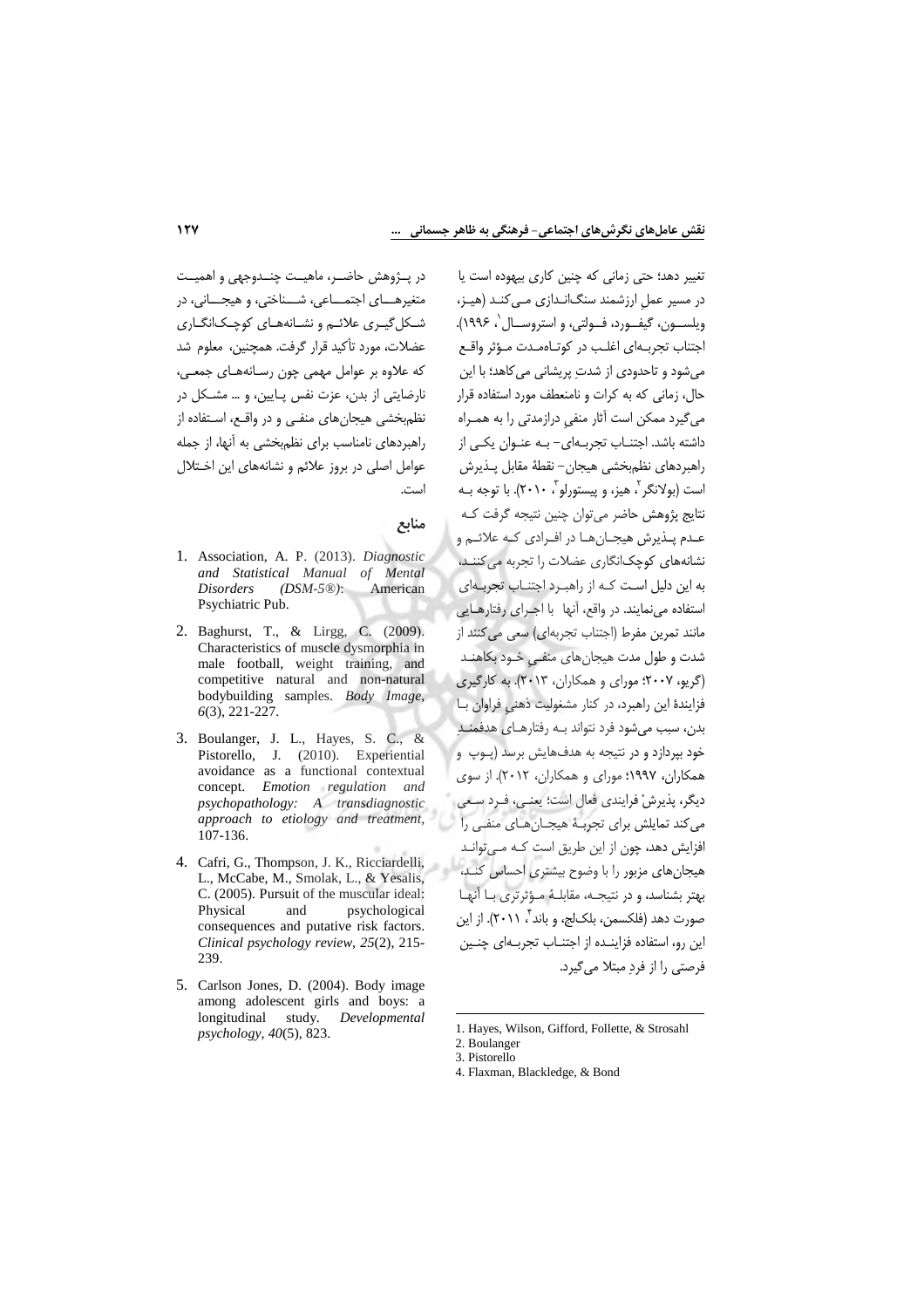- 6. Flaxman, P. E., Blackledge, J. T., & Bond, F. W. (2011). *Acceptance and commitment therapy: Distinctive features*: Routledge.
- 7. Frederick, D. A., Buchanan, G. M., Sadehgi-Azar, L., Peplau, L. A., Haselton, M. G., Berezovskaya, A., & Lipinski, R. E. (2007). Desiring the muscular ideal: Men's body satisfaction in the United States, Ukraine, and<br>Ghana. Psychology of Men & Ghana. *Psychology of Men & Masculinity, 8*(2), 103.
- 8. Frost, R. O., Marten, P., Lahart, C., & Rosenblate, R. (1990). The dimensions of perfectionism. *Cognitive therapy and research, 14*(5), 449-468.
- 9. Grammas, D. L., & Schwartz, J. P. (2009). Internalization of messages from society and perfectionism as predictors of male body image. *Body Image, 6*(1), 31-36.
- 10. Gratz, K. L., & Roemer, L. (2004). Multidimensional assessment of emotion regulation and dysregulation: Development, factor structure, and initial validation of the difficulties in emotion regulation scale. *Journal of Psychopathology and Behavioral Assessment, 26*(1), 41-54.
- 11. Grieve, F. G. (2007). A conceptual model of factors contributing to the development of muscle dysmorphia. *Eating Disorders, 15*(1), 63-80.
- 12. Hayes, S. C., Wilson, K. G., Gifford, E. V., Follette, V. M., & Strosahl, K. (1996). Experiential avoidance and behavioral disorders: a functional dimensional approach to diagnosis and treatment. *Journal of consulting and clinical psychology, 64*(6), 1152.
- 13. Hildebrandt, T., Langenbucher, J., & Schlundt, D. G. (2004). Muscularity concerns among men: Development of attitudinal and perceptual measures. *Body Image, 1*(2), 169-181.
- 14.Jonda, J. (2007). *Similarities between etiological models of eating disorder symptomatology and muscle dysmorphia symptomatology.* Unpublished master's thesis, Western Kentucky University, Bowling Green, KY.
- 15.Jones, D. C., Vigfusdottir, T. H., & Lee, Y. (2004). Body image and the appearance culture among adolescent girls and boys an examination of friend conversations, peer criticism, appearance magazines, and the internalization of appearance ideals. *Journal of adolescent research, 19*(3), 323-339.
- 16. Kanayama, G., Pope, H. G., Cohane, G., & Hudson, J. I. (2003). Risk factors for anabolic-androgenic steroid use among weightlifters: a case–control study. *Drug and alcohol dependence, 71*(1), 77-86.
- 17. Karazsia, B. T., & Crowther, J. H. (2009). Social body comparison and internalization: Mediators of social influences on men's muscularityoriented body dissatisfaction. *Body Image, 6*(2), 105-112.
- 18. Lantz, C. D., Rhea, D., & Mayhew, J. (2001). The drive for size: A psychobehavioral model of muscle dysmorphia. *International Sports Journal, 5*(1), 71-86.
- 19. McCreary, D. R. (2007). The Drive for Muscularity Scale: Description, Psychometrics, and Research Findings. *The Muscular Ideal: Psychological. Social, and Medical Perspectives*, 87- 106.
- 20. McCreary, D. R., & Sasse, D. K. (2002). Gender differences in high school students' dieting behavior and their correlates. *International Journal of Men's Health, 1*(2).
- 21. Mosley, P. E. (2009). Bigorexia: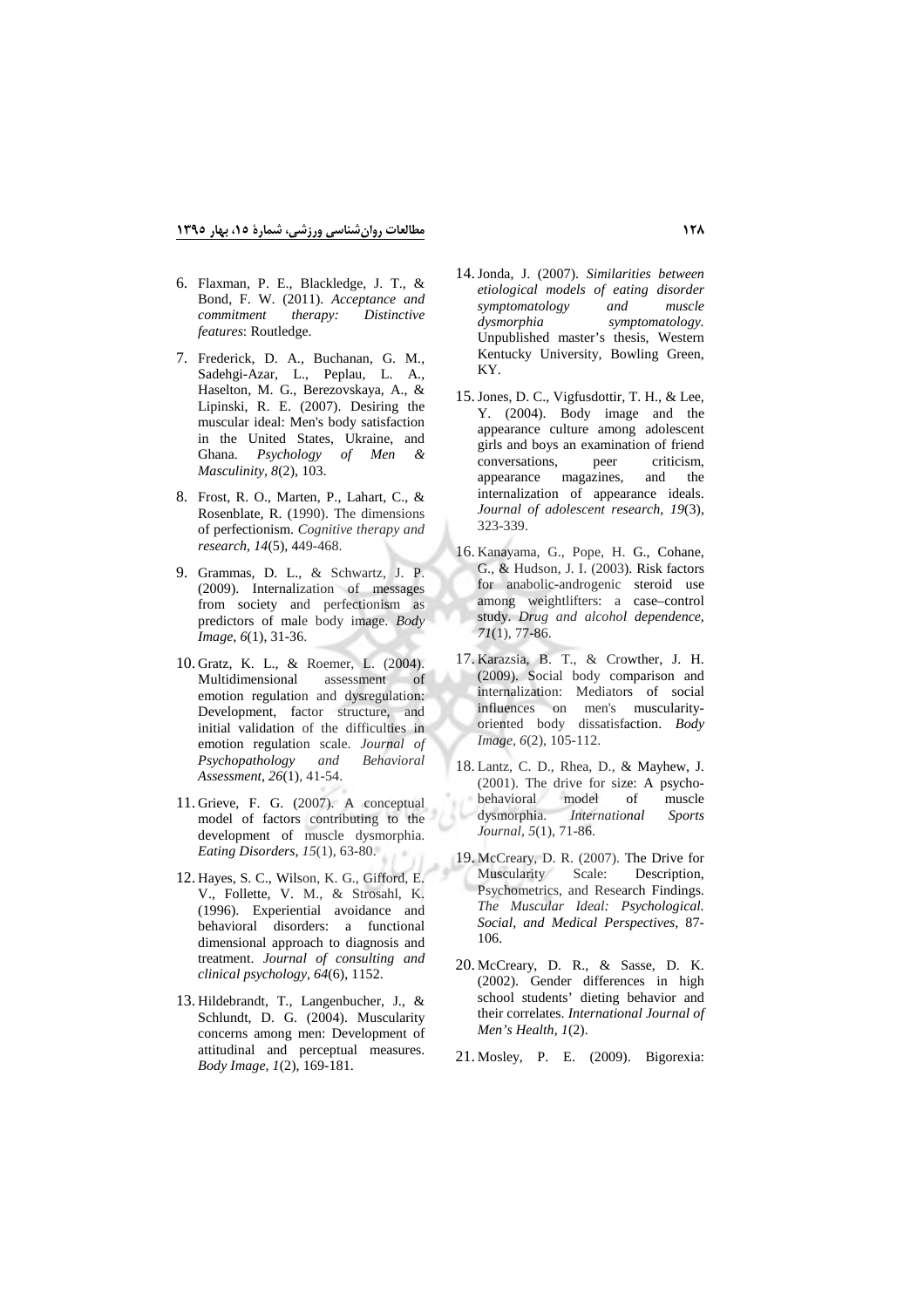bodybuilding and muscle dysmorphia. *European Eating Disorders Review, 17*(3), 191-198.

- 22. Murray, S. B., Rieger, E., Hildebrandt, T., Karlov, L., Russell, J., Boon, E., . . . Touyz, S. W. (2012). A comparison of eating, exercise, shape, and weight related symptomatology in males with muscle dysmorphia and anorexia nervosa. *Body Image, 9*(2), 193-200.
- 23. Murray, S. B., Rieger, E., Karlov, L., & Touyz, S. W. (2013). An investigation of the transdiagnostic model of eating disorders in the context of muscle<br>dysmorphia. European Eating dysmorphia. *European Eating Disorders Review, 21*(2), 160-164.
- 24. Olivardia, R. (2001). Mirror, mirror on the wall, who's the largest of them all? The features and phenomenology of muscle dysmorphia. *Harvard review of psychiatry, 9*(5), 254-259.
- 25. Pope, H. G., Gruber, A. J., Choi, P., Olivardia, R., & Phillips, K. A. (1997). Muscle dysmorphia: An underrecognized form of body dysmorphic disorder. *Psychosomatics, 38*(6), 548-557.
- 26. Pope, H. G., Katz, D. L., & Hudson, J. I. (1993). Anorexia nervosa and "reverse anorexia" among 108 male bodybuilders. *Comprehensive psychiatry, 34*(6), 406-409.
- 27. Pope Jr, H. G., Gruber, A. J., Mangweth, B., Bureau, B., Jouvent, R.,

& Hudson, J. I. (2000). Body image perception among men in three countries. *American Journal of Psychiatry*.

- 28. Pourshahbaz, A., Nonahal, S., Dolatshahi, B., & Omidian, M. (2014). The Role of the Media, Perfectionism, and Difficulties in Emotion Regulation in Prediction of Muscle Dysmorphia Symptoms.
- 29. Readdy, T., Cardinal, B. J., & Watkins, P. L. (2011). Muscle dysmorphia, gender role stress, and sociocultural influences: An exploratory study. *Research quarterly for exercise and sport, 82*(2), 310-319.
- 30. Rohman, L. (2009). The relationship between anabolic androgenic steroids and muscle dysmorphia: a review. *Eating Disorders, 17*(3), 187-199.
- 31. Thompson, J. K., & Stice, E. (2001). Thin-ideal internalization: Mounting evidence for a new risk factor for bodyimage disturbance and eating pathology. *Current directions in psychological science, 10*(5), 181-183.
- 32. Thompson, J. K., van den Berg, P., Roehrig, M., Guarda, A. S., & Heinberg, L. J. (2004). The sociocultural attitudes towards appearance scale-3 (SATAQ-3): Development and validation. *International Journal of Eating Disorders, 35*(3), 293-304.

ij